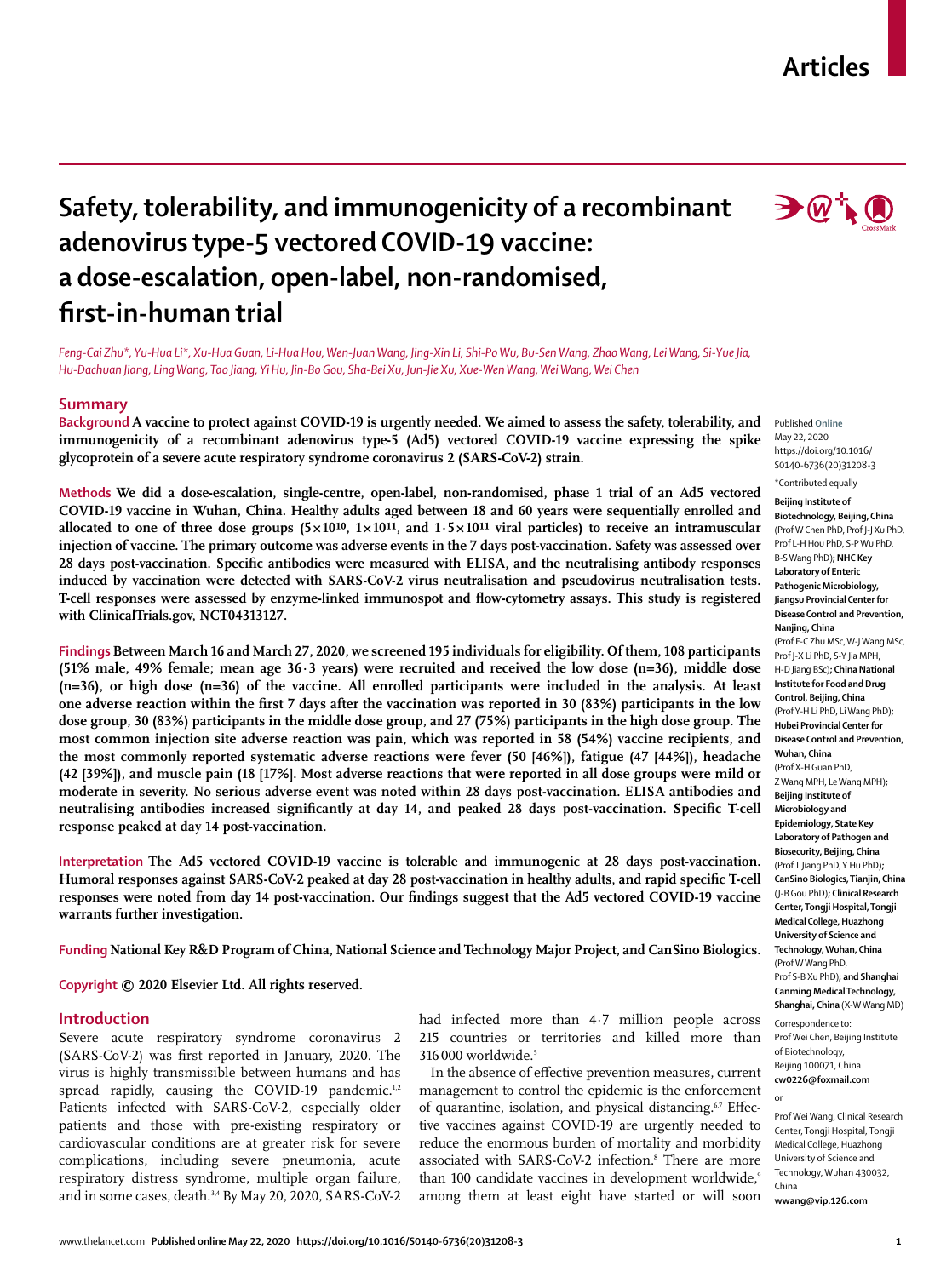Prof Feng-Cai Zhu, NHC Key Laboratory of Enteric Pathogenic Microbiology, Jiangsu Provincial Center for Disease Control and Prevention, Nanjing 210009, China

**jszfc@vip.sina.com**

or

#### **Research in context**

#### **Evidence before this study**

We searched PubMed on May 8, 2020, for clinical trial reports with the terms "COVID-19" or "SARS-CoV-2", "vaccine", and "clinical trial" and no date or language restrictions; no other data from a human clinical trial of COVID-19 vaccine have been reported thus far, to our knowledge. We also searched the ClinicalTrials.gov registry for unpublished trials of COVID-19 vaccines, up to May 6, 2020. In addition to the adenovirus type-5 (Ad5) vectored COVID-19 vaccine reported here, seven candidate COVID-19 vaccines are in ongoing clinical trials, including Moderna's mRNA COVID-19 vaccine, Inovio Pharmaceuticals' DNA vaccine, Sinovac, Wuhan and Beijing Institute of Biological Products' inactive COVID-19 vaccines, University of Oxford's chimpanzee adenovirus-vectored vaccine, and BioNTech's mRNA COVID-19 vaccine.

#### **Added value of this study**

This first-in-human trial showed that the Ad5 vectored COVID-19 vaccine was tolerable and immunogenic in healthy adults. One dose of the vaccine at all dose concentrations  $(5 \times 10^{10}, 1 \times 10^{11},$  and  $1.5 \times 10^{11}$  viral particles) tested induced

start clinical trials. These include Moderna's mRNA COVID-19 vaccine and CanSino's non-replicating adenovirus type-5 (Ad5) vectored COVID-19 vaccine, which both entered phase 1 clinical trials on March 16, 2020; Inovio Pharmaceuticals' DNA vaccine for COVID-19, which entered trials on April 3, 2020; three inactive COVID-19 vaccines manufactured by Sinovac, Wuhan Institute of Biological Products, and Beijing Institute of Biological Products entered clinical trials in April, 2020, successively; University of Oxford's non-replicating chimpanzee adenovirus vectored vaccine ChAdOx1 nCoV-19, and BioNTech's mRNA COVID-19 vaccine also started trials in recent months.

Here, we report the preliminary assessment at 28 days post-vaccination of the safety, tolerability, and immunogenicity of CanSino's non-replicating Ad5 vectored COVID-19 vaccine in healthy adults in China.

#### **Method**

#### **Study design and participants**

We did a single-centre, open-label, non-randomised, dose-escalation phase 1 trial of an Ad5 vectored COVID-19 vaccine candidate in a rehabilitation centre in Wuhan, Hubei province, China. Eligible participants were healthy adults aged between 18 and 60 years, who did not have SARS-CoV-2 infection, confirmed by negative results of serum specific IgM and IgG antibodies with a commercial SARS-CoV-2 rapid test kit (Jinwofu, Beijing, China), negative nucleic acid for SARS-CoV-2 in pharyngeal swabs or sputum and anal swabs detected with a nucleic acid diagnostic kit (PCR-fluorescence probing, Sansure Biotech, Changsha, China), and a clear chest CT image with no evidence of lesions in the lungs at the time of both specific antibody and T-cell responses in most participants. Rapid specific T-cell responses were noted at day 14 and specific humoral responses against severe acute respiratory syndrome coronavirus 2 peaked at day 28 post-vaccination. Although we found that the high dose vaccine tended to be more immunogenic than the middle dose and low dose vaccines, it was also associated with a higher reactogenicity. Severe fever, fatigue, dyspnoea, muscle pain, and joint pain were reported in some of the recipients in the high dose group.

#### **Implications of all the available evidence**

Many vaccine candidates are in rapid development, including recombinant-protein based vaccines, replicating or non-replicating viral vector-based vaccines, DNA vaccines, and mRNA vaccines (which mostly have focused on the spike glycoprotein or receptor binding domain), live attenuated vaccines, and inactivated virus vaccines. All of these vaccine platforms have advantages and disadvantages, and it is too soon to predict which will be more successful. Our study suggests that there is potential for further investigation of the Ad5 vectored COVID-19 vaccine for prevention of COVID-19.

screening. Exclusion criteria were a history of seizures or mental illness; allergy to any ingredient included in the vaccine; acute febrile disease on the day of enrolment; receipt of any blood products in the past 4 months; receipt of any research medicines or vaccine in the past month; and being unable to comply with the study schedule. Further details are outlined in the protocol.<sup>10</sup> Participants were sequentially enrolled to receive a single intramuscular injection in a dose-escalating manner: the first group of participants were allocated to receive the low dose, followed up for a minimum of 3 days before proceeding to recruit further participants to receive the middle dose, and then after safety observation for 3 days, the last group of participants were recruited and allocated to receive the high dose. The administration of higher dose injections and new enrolment were paused if any criteria for pausing dose escalation were met.

The protocol and informed consent were approved by the institutional review board of the Jiangsu Provincial Center of Disease Control and Prevention. Written informed consent from all participants was obtained before screening. This study was undertaken by Jiangsu Provincial Center for Disease Control and Prevention, Hubei Provincial Center for Disease Control and Prevention, and Tongji Hospital, Tongji Medical College, Huazhong University of Science and Technology in accordance with the Declaration of Helsinki and Good Clinical Practice.

#### **Procedures**

The Ad5 vectored COVID-19 vaccine was developed by Beijing Institute of Biotechnology (Beijing, China) and CanSino Biologics (Tianjin, China). The vaccine is a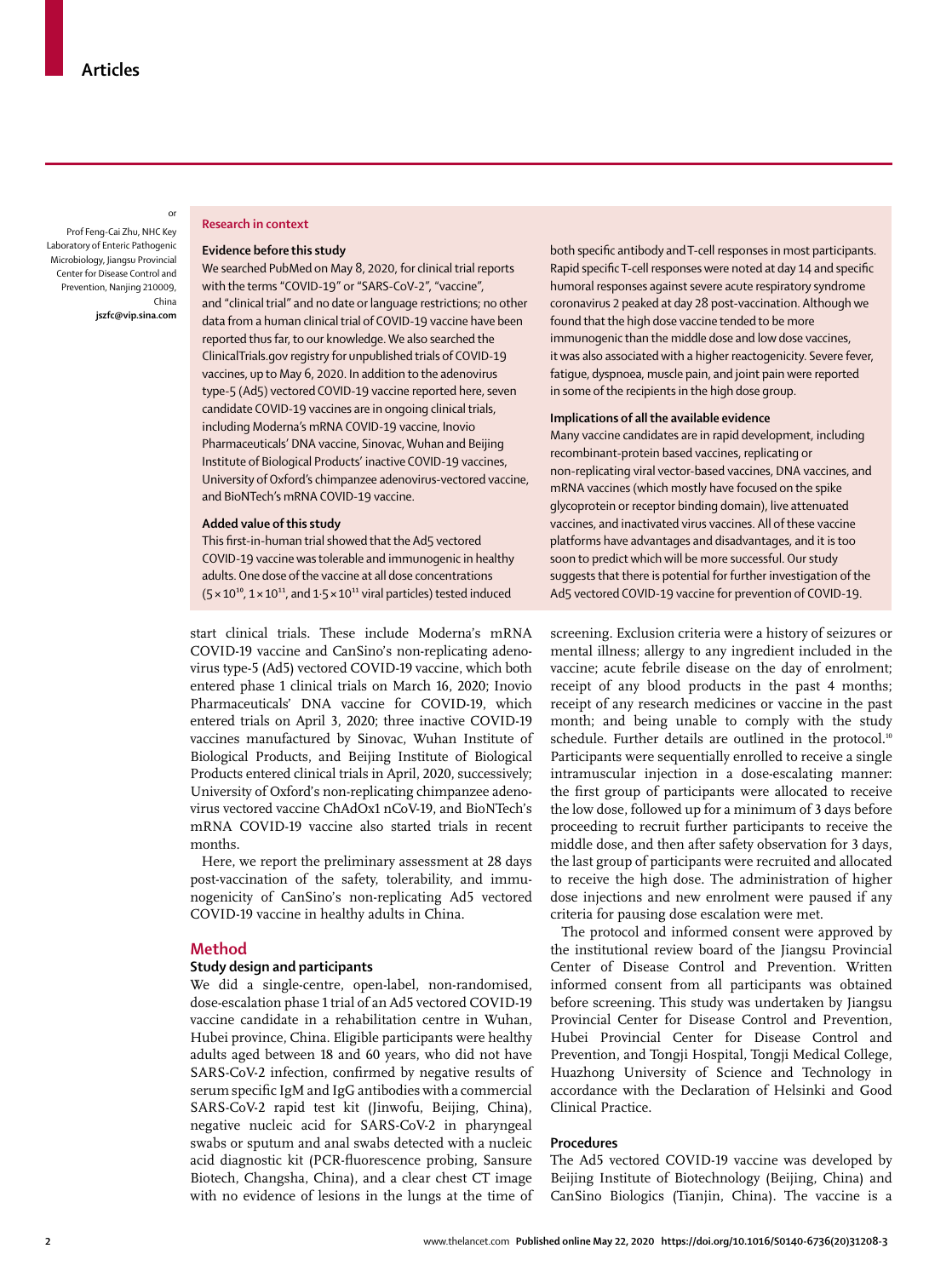replication defective Ad5 vectored vaccine expressing the spike glycoprotein of SARS-CoV-2. We cloned an optimised full-length spike gene based on Wuhan-Hu-1 (GenBank accession number YP\_009724390) with the tissue plasminogen activator signal peptide gene into an E1 and E3 deleted Ad5 vector, and constructed the Ad5 vectored COVID-19 vaccine using the Admax system from Microbix Biosystem (Toronto, ON, Canada). The Ad5 vectored COVID-19 vaccine was manufactured as a liquid formulation containing  $5\times10^{10}$  viral particles per  $0.5$  mL in a vial.

A single shot was allocated intramuscularly in the arm of the participants in the low dose group, with one vial of the Ad5 vectored COVID-19 vaccine  $(5 \times 10^{10} \text{ viral})$ particles per 0·5 mL). The participants in the middle dose group received one shot intramuscularly in the arm with two vials of the Ad5 vectored COVID-19 vaccine  $(1\times10^{11}$  viral particles per mL). Participants in the high dose group received a double-shot regimen with one vial of the Ad5 vectored COVID-19 vaccine in one arm and two vials of the Ad5 vectored COVID-19 vaccine in the other arm  $(1.5 \times 10^{11} \text{ viral particles per } 1.5 \text{ mL})$ .

Adverse events were self-reported by the participants, but verified by investigators daily during the first 14 days after vaccination. Subsequently, adverse events were recorded by the participants on diary cards in the following weeks. Laboratory safety tests including white blood cell count, lymphocyte count, neutrophils, platelets, haemoglobin, alanine aminotransferase, aspartate aminotransferase, total bilirubin, fasting blood glucose, and creatinine were measured on day 7 to assess any toxic effects post-vaccination. We graded adverse events and abnormal changes in laboratory tests according to the scale issued by the China State Food and Drug Administration (version 2019).<sup>11</sup>

Blood samples were taken from participants for serology tests at the scheduled site visits before the vaccination, and on days 14 and 28 after the vaccination. We assessed binding antibody responses against the receptor binding domain (RBD) and spike glycoprotein with ELISA kits manufactured by Beijing Wantai BioPharm (Beijing, China). A dilution of 1:40 was the positivity cutoff value for ELISA. We also measured the neutralising antibody responses induced by vaccination using both live SARS-CoV-2 virus neutralisation (virus strain SARS-CoV-2/ human/CHN/Wuhan\_IME-BJ01/2020, GenBank number MT291831.1) and pseudovirus neutralisation tests (a vesicular stomatitis virus pseudovirus system expressing the spike glycoprotein).<sup>12</sup> Peripheral blood mononuclear cells were isolated from whole blood before the vaccination and at days 14 and 28 post-vaccination. Specific T-cell responses were quantified with an interferon (IFN) γ enzyme-linked immunospot (ELISpot) assay using fresh peripheral blood mononuclear cells stimulated with overlapping spike glycoprotein peptide pools for about 12–24 h before detection, and expressed as the number of spot-forming cells per 100000 cells. All measurements were subtracted from the unstimulated control values, and minus values were corrected to zero. The results were considered positive if there was at least a two-times increase in the number of IFNγ secreting T cells postvaccination. We also assessed the CD4+ and CD8+ T-cell responses to vaccination according to the secretion of IFNγ, interleukin-2 (IL-2), and tumour necrosis factor α (TNFα), which were measured by intracellular cytokine staining assays in peripheral blood mononuclear cells after the stimulation with overlapping spike glycoprotein peptide pools for about 6 h and detected by flow cytometry. Similar methods to measure T-cell responses by intracellular cytokine staining assays have been reported previously.13,14 The pre-vaccination and post-vaccination anti-Ad5 neutralising antibody titres were detected with a serum neutralisation assay.<sup>15</sup>

#### **Outcomes**

We analysed all outcomes in the intention-to-treat cohort. The primary endpoint for safety was the occurrence of adverse reactions within 7 days after the vaccination. Any abnormal changes in laboratory measures at 7 days postvaccination, and adverse events within 28 days across the treatment groups were also analysed as secondary safety endpoints. The specific ELISA antibody titres to RBD and the spike glycoprotein, and the neutralising antibody amounts against live SARS-CoV-2 and a pseudovirus were measured as humoral immunogenicity endpoints. We defined a positive antibody response (seroconversion) as at least a four-fold increase in post-vaccination titre from baseline. ELISpot IFNγ and positive T-cell responses measured by intracellular cytokine staining assays were compared across the groups as endpoints for cell-mediated responses. Stratified analyses of the immune responses were done based on the pre-existing Ad5 neutralising antibody titres among the participants as low or negative (≤1:200) or high (>1:200).

#### **Statistical analysis**

The sample size was not determined on the basis of statistical power calculations; however, a minimum sample size of 20–30 participants for a pilot vaccine trial has been recommended by the National Medical Products Administration, China. We assessed the number and proportion of participants with adverse reactions postvaccination and compared safety profiles across the dose groups. The antibodies against SARS-CoV-2 were presented as geometric mean titres with 95% CIs and the cellular responses were shown as a proportion of positive responders. We used the  $\chi^2$  test or Fisher's exact test to analyse categorical data, ANOVA to analyse the log transformed antibody titres, and Wilcoxon rank-sum test for data that were not normally distributed. When the overall difference across the three groups was significant, pairwise comparisons were made and the differences between groups were estimated with 95% CIs. Multivariable analysis was used to establish the possible effects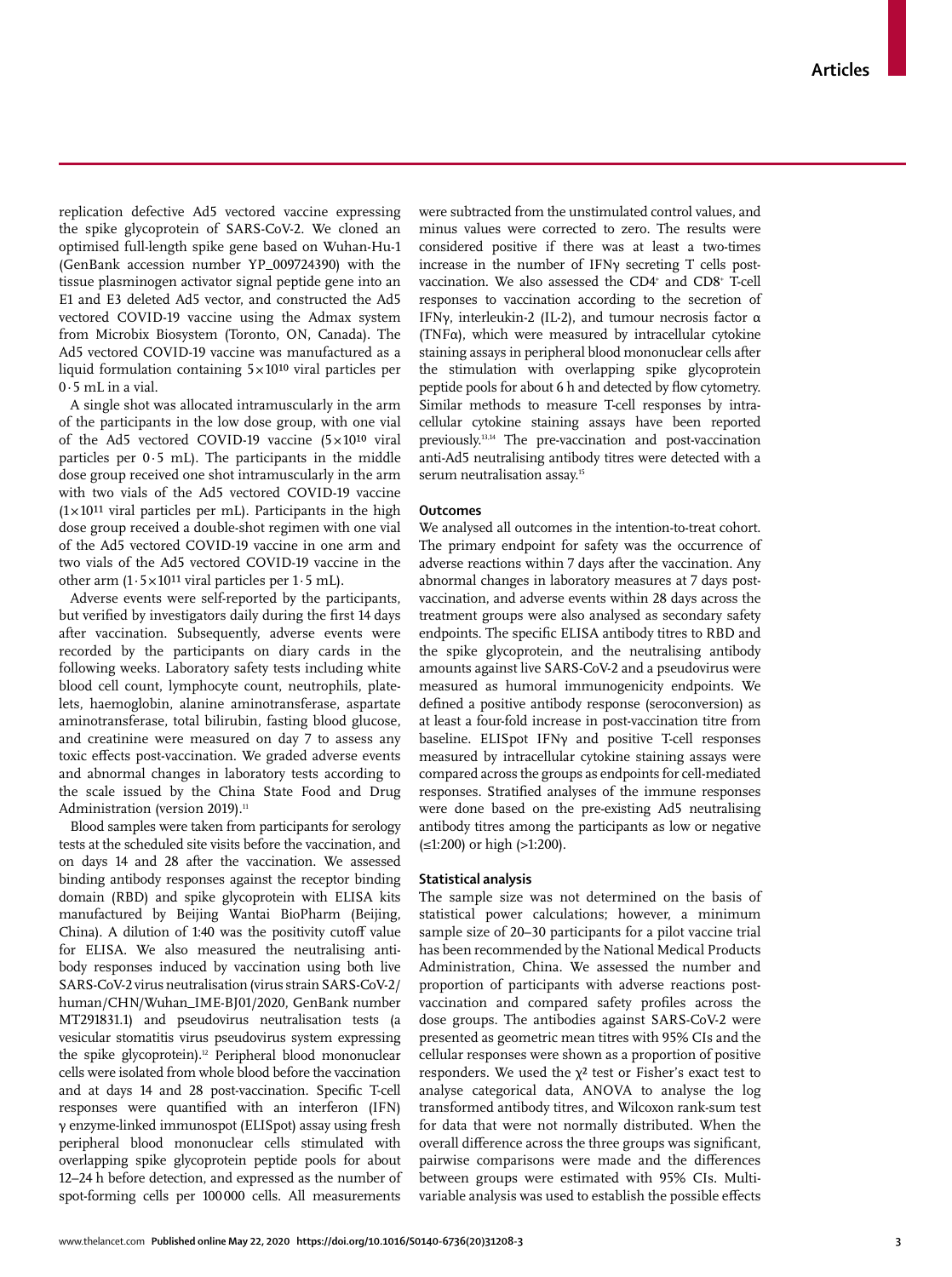on the immunogenicity and safety profile of the vaccine candidates. Hypothesis testing was two-sided with an α value of 0·05. Statistical analyses were done by a statistician using SAS (version 9.4) or GraphPad Prism 8·0·1. SPICE (version 6.0) was used for the analysis of data from multicolour flow cytometry experiments.

An independent data and safety monitoring committee, with one independent statistician, one clinician, and one epidemiologist, was established before the start of the trial. Safety data for the first 3 days post-vaccination were assessed and reviewed by the committee to ensure that there was sufficient holding time between dose escalation. This study is registered with ClinicalTrials.gov, NCT04313127.

#### **Role of the funding source**

The sponsors of the study participated in study design, but had no role in data collection, data analysis, data interpretation, or writing of the report. All authors had full access to all the data in the study and had final responsibility for the decision to submit for publication.

#### **Results**

Between March 16 and March 27, 2020, we screened 195 individuals for eligibility. Of them, 108 were sequentially enrolled and assigned to receive the low dose (n=36 [33%]), middle dose (n=36 [33%]), or high dose (n=36 [33%]) of the Ad5 vectored COVID-19 vaccine (appendix p 2). All participants completed the vaccination and the scheduled visits within 28 days. Baseline

#### See **Online** for appendix

|                                                                                                                                                                   | Low dose<br>$qroup(n=36)$ | Middle dose<br>$qroup(n=36)$ | High dose<br>$qroup(n=36)$ |
|-------------------------------------------------------------------------------------------------------------------------------------------------------------------|---------------------------|------------------------------|----------------------------|
| Age, years                                                                                                                                                        |                           |                              |                            |
| $18 - 29$                                                                                                                                                         | 9(25%)                    | 12 (33%)                     | 10 (28%)                   |
| $30 - 39$                                                                                                                                                         | 13(36%)                   | 14 (39%)                     | 15 (42%)                   |
| $40 - 49$                                                                                                                                                         | 8(22%)                    | 3(8%)                        | 7(19%)                     |
| $50 - 60$                                                                                                                                                         | 6(17%)                    | 7(19%)                       | 4(11%)                     |
| Mean age, years                                                                                                                                                   | 37.2(10.7)                | 36.3(11.5)                   | 35.5(10.1)                 |
| Sex                                                                                                                                                               |                           |                              |                            |
| Male                                                                                                                                                              | 18 (50%)                  | 19 (53%)                     | 18 (50%)                   |
| Female                                                                                                                                                            | 18 (50%)                  | 17 (47%)                     | 18 (50%)                   |
| Mean body-mass<br>index, kg/m <sup>2</sup>                                                                                                                        | 23.3(2.7)                 | 23.9(2.7)                    | 24.1(3.1)                  |
| Underlying diseases*                                                                                                                                              |                           |                              |                            |
| Yes                                                                                                                                                               | 1(3%)                     | 2(6%)                        | 4(11%)                     |
| <b>No</b>                                                                                                                                                         | 35 (97%)                  | 34 (94%)                     | 32 (89%)                   |
| Pre-existing adenovirus type-5 neutralising antibody                                                                                                              |                           |                              |                            |
| Mean GMT                                                                                                                                                          | 168.9(13.9)               | 149.5(10.5)                  | 115.0(13.4)                |
| ≤200, titre                                                                                                                                                       | 16 (44%)                  | 17 (47%)                     | 20 (56%)                   |
| >200, titre                                                                                                                                                       | 20 (56%)                  | 19 (53%)                     | 16 (44%)                   |
| Data are n (%) or mean (SD). GMT=qeometric mean titre. *Seven participants had<br>hypertension, chronic bronchitis, gout, or were a carrier of hepatitis B virus. |                           |                              |                            |

characteristics of the participants were similar across the treatment groups (table 1).

87 (81%) of 108 participants reported at least one adverse reaction within the first 7 days after the vaccination: 30 (83%) in the low dose group, 30 (83%) in the middle dose group, and 27 (75%) in the high dose group (table 2). No significant difference in the overall number of adverse reactions across the treatment groups was observed. The most common injection site adverse reaction was pain, which was reported in 58 (54%) vaccine recipients. Pain was reported in 17 (47%) participants in the low dose group, 20 (56%) participants in the middle dose group, and 21 (58%) participants in the high dose group. The most commonly reported systematic adverse reactions overall were fever (50 [46%]), fatigue (47 [44%]), headache (42 [39%]), and muscle pain (18 [17%]). Fever was reported in 15 (42%) participants in the low dose group, 15 (42%) participants in the middle dose group, and 20 (56%) participants in the high dose group. Headache was reported in 14 (39%) participants in the low dose group, 11 (31%) participants in the middle dose group, and 17 (47%) participants in the high dose group. Muscle pain was reported in seven (19%) participants in the low dose group, three (8%) participants in the middle dose group, and eight (22%) participants in the high dose group. Most adverse reactions were mild or moderate in severity. Nine participants (two [6%] in the low dose group, two [6%] in the middle dose group, and five [14%] in the high dose group) had an episode of severe fever (grade 3) with axillary temperature greater than 38·5°C. Of them, one (3%) from the high dose group reported severe fever along with severe symptoms of fatigue, dyspnoea, and muscle pain. One participant in the high dose group reported severe fatigue and joint pain (appendix p 3). These reactions occurred within 24 h post-vaccination, and persisted for no more than 48 h. We found no significant difference in the incidences of adverse reactions or overall adverse events among the dose groups. High pre-existing Ad5 immunity (titre of >1:200 *vs* ≤1:200) was associated with significantly fewer occurrences of fever post-vaccination (odds ratio  $0.3$ , 95% CI  $0.1-0.6$ ; appendix p 4). No serious adverse event was reported within 28 days. At day 7 after vaccination, nine (8%) participants had mild to moderate total bilirubin increase, ten (9%) had alanine aminotransferase increase, and four (4%) had fasting hyperglycaemia (appendix p 5), but no instances were considered as clinically significant.

Rapid binding antibody responses to RBD were observed in all three dose groups from day 14 (table 3). At day 28, the recipients in the high dose group tended to have a higher binding antibody geometric mean titre of 1445·8 (95% CI 935·5–2234·5), followed by 806·0 (528·2–1229·9) in the middle dose group, and 615·8 (405·4–935·5) in the low dose group (high dose *vs* low dose 1611·5, 531·5–2691·5). At least a four-fold increase of anti-RBD antibodies was noted in 35 (97%) of 36 participants in the low dose group, 34 (94%) of 36 in the middle dose group, and 36 (100%) of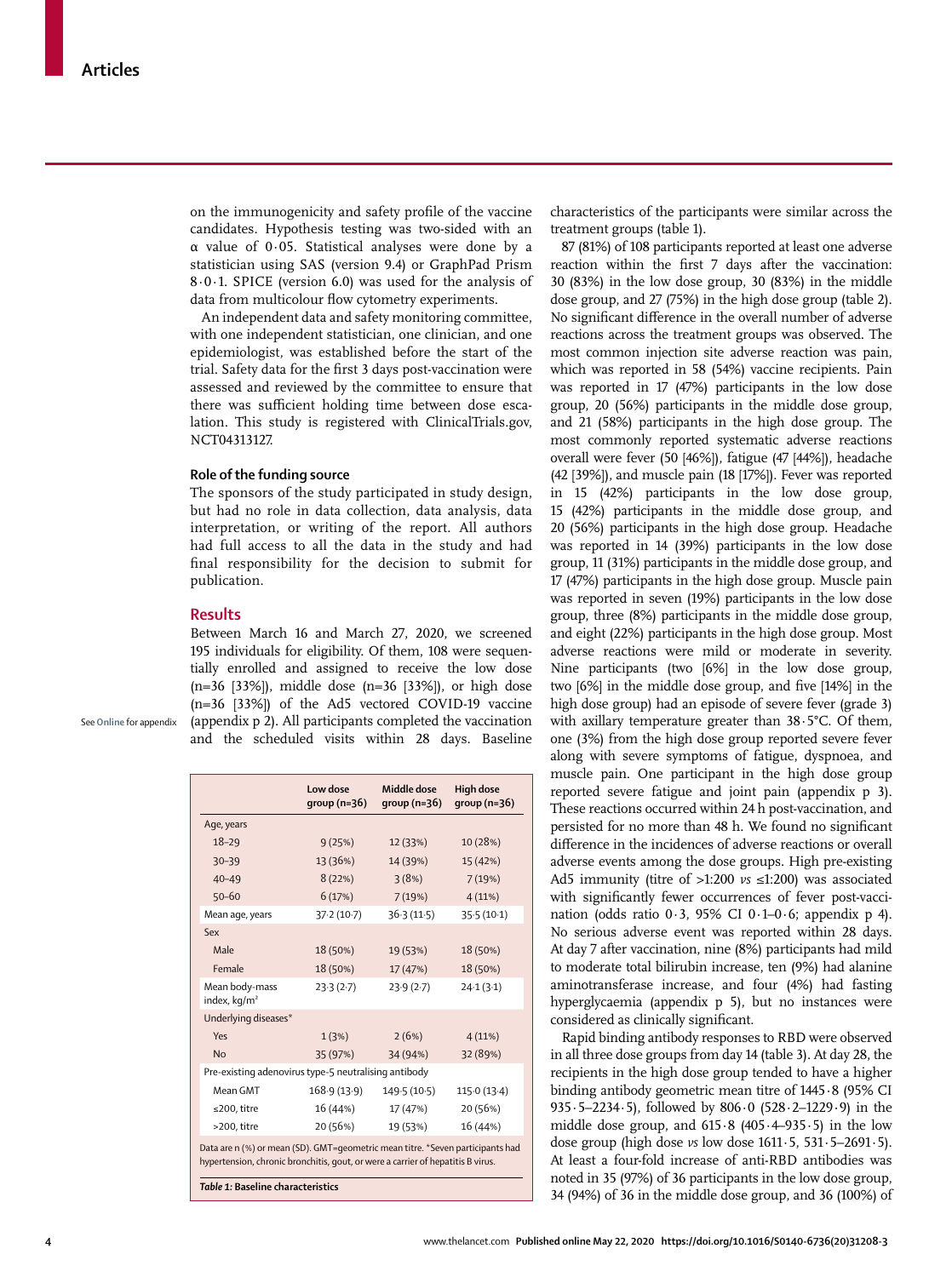36 in the high dose group. Neutralising antibodies against live SARS-CoV-2 were all negative at day 0, and increased moderately at day 14, peaking at 28 days post-vaccination. Neutralising antibody titre with a geometric mean titre of 34·0 (95% CI 22·6–50·1) was noted in the high dose group, which was significantly higher compared with 16·2 (10·4–25·2) in the middle dose group and 14·5 (9·6–21·8) in the low dose group, with an estimated difference of 27·7 (1·0–54·4) between the high dose group and the middle dose group and  $33.2$  (6.5–59.9) between the high dose group and the low dose group at day 28. Meanwhile, 18 (50%) participants in the low dose group, 18 (50%) in the middle dose group, and 27 (75%) in the high dose group had at least a four-fold increase in neutralising antibody titres by day 28. Similar patterns of the binding antibody to spike glycoprotein and neutralising antibody titre to pseudovirus post-vaccination across the dose groups were also noted (appendix p 6). The association between the ELISA antibodies to RBD and neutralising antibody titres against live virus showed a moderate positive correlation of 0·749, and that between the ELISA antibodies to spike glycoprotein and neutralising antibody titres against live virus was 0·753, at the peak antibody response ( $p<0.0001$ ). The neutralising antibody titres measured using a pseudovirus were also correlated well with those measured by live SARS-CoV-2 (appendix p 7).

Before vaccination, 20 (56%) participants in the low dose group, 19 (53%) participants in the middle dose group, and 16 (44%) participants in the high dose group had a high pre-existing Ad5 neutralising antibody titre (>1:200). Only five (25%) participants of 20 in the low dose group, seven (37%) participants of 19 in the middle dose group, and ten (63%) participants of 16 in the high dose group, who had high pre-existing Ad5 immunity, had at least a four-fold increase in neutralising antibody titre at day 28 post-vaccination (appendix pp 8–10). Multivariable analysis showed that high pre-existing Ad5 neutralising antibody titres compromised the seroconversion of neutralising antibody post-vaccination, regardless of the vaccine doses, and recipients aged 45–60 years seemed to have lower seroconversion of neutralising antibody compared with the younger recipients (appendix p 11). The Ad5 neutralising antibodies were significantly boosted post-vaccination (appendix p 12).

ELISpot responses at baseline were undetectable with spot-forming cells below the level of detection of the assay in all participants, but peaked at day 14 post-vaccination. The proportions of positive responders ranged from 83–97% across the dose groups, with a mean number of spot-forming cells per 100000 cells of 20·8 (95% CI 12 $-7-34$  $-0$ ) in the low dose group,  $40.8$  (27 $-6-60.3$ ) in the middle dose group, and  $58.0$  (39 $\cdot$ 1-85 $\cdot$ 9) in the high dose group (figure 1). T-cell responses in the high dose group were significantly higher than that in the low dose group ( $p<0.0010$ ), but not significant compared with that

|                                                  | Low dose<br>$qroup(n=36)$ | Middle dose<br>$qroup(n=36)$ | High dose<br>$qroup(n=36)$ | <b>Total</b><br>$(N=108)$ |  |  |  |  |  |
|--------------------------------------------------|---------------------------|------------------------------|----------------------------|---------------------------|--|--|--|--|--|
| All adverse reactions within 0-7 days            |                           |                              |                            |                           |  |  |  |  |  |
| Any                                              | 30 (83%)                  | 30 (83%)                     | 27 (75%)                   | 87 (81%)                  |  |  |  |  |  |
| Grade 3                                          | 2(6%)                     | 2(6%)                        | 6 (17%)                    | 10 (9%)                   |  |  |  |  |  |
| Injection site adverse reactions within 0-7 days |                           |                              |                            |                           |  |  |  |  |  |
| Pain                                             | 17 (47%)                  | 20 (56%)                     | 21 (58%)                   | 58 (54%)                  |  |  |  |  |  |
| Induration                                       | 2(6%)                     | 1(3%)                        | 1(3%)                      | 4(4%)                     |  |  |  |  |  |
| Redness                                          | 2(6%)                     | 1(3%)                        | 1(3%)                      | 4(4%)                     |  |  |  |  |  |
| Swelling                                         | 4(11%)                    | 4 (11%)                      | 0                          | 8(7%)                     |  |  |  |  |  |
| Itch                                             | 2(6%)                     | 3(8%)                        | 0                          | 5(5%)                     |  |  |  |  |  |
| Muscular weakness                                | $\Omega$                  | 0                            | 1(3%)                      | 1(1%)                     |  |  |  |  |  |
| Systemic adverse reactions within 0-7 days       |                           |                              |                            |                           |  |  |  |  |  |
| Fever                                            | 15 (42%)                  | 15 (42%)                     | 20 (56%)                   | 50 (46%)                  |  |  |  |  |  |
| Grade 3 fever                                    | 2(6%)                     | 2(6%)                        | 5(14%)                     | 9(8%)                     |  |  |  |  |  |
| Headache                                         | 14 (39%)                  | 11 (31%)                     | 17 (47%)                   | 42 (39%)                  |  |  |  |  |  |
| Fatique                                          | 17 (47%)                  | 14 (39%)                     | 16 (44%)                   | 47 (44%)                  |  |  |  |  |  |
| Grade 3 fatique                                  | $\mathbf 0$               | $\mathbf 0$                  | 2(6%)                      | 2(2%)                     |  |  |  |  |  |
| Vomiting                                         | 1(3%)                     | 0                            | 1(3%)                      | 2(2%)                     |  |  |  |  |  |
| Diarrhoea                                        | 3(8%)                     | 4(11%)                       | 5(14%)                     | 12 (11%)                  |  |  |  |  |  |
| Muscle pain                                      | 7(19%)                    | 3(8%)                        | 8 (22%)                    | 18 (17%)                  |  |  |  |  |  |
| Grade 3 muscle pain                              | $\overline{0}$            | $\overline{0}$               | 1(3%)                      | 1(1%)                     |  |  |  |  |  |
| Joint pain                                       | 2(6%)                     | 2(6%)                        | 5(14%)                     | 9(8%)                     |  |  |  |  |  |
| Grade 3 joint pain                               | $\mathbf 0$               | $\overline{0}$               | 1(3%)                      | 1(1%)                     |  |  |  |  |  |
| Throat pain                                      | 1(3%)                     | 3(8%)                        | 4 (11%)                    | 8(7%)                     |  |  |  |  |  |
| Cough                                            | 1(3%)                     | 2(6%)                        | 3(8%)                      | 6(6%)                     |  |  |  |  |  |
| Nausea                                           | 2(6%)                     | 1(3%)                        | 3(8%)                      | 6(6%)                     |  |  |  |  |  |
| Functional GI disorder                           | 1(3%)                     | 0                            | 0                          | 1(1%)                     |  |  |  |  |  |
| Dyspnoea                                         | 0                         | 0                            | 2(6%)                      | 2(2%)                     |  |  |  |  |  |
| Grade 3 dyspnoea                                 | 0                         | 0                            | 1(3%)                      | 1(1%)                     |  |  |  |  |  |
| Appetite impaired                                | 6 (17%)                   | 5(14%)                       | 6(17%)                     | 17 (16%)                  |  |  |  |  |  |
| <b>Dizziness</b>                                 | 1(3%)                     | $\overline{0}$               | 1(3%)                      | 2(2%)                     |  |  |  |  |  |
| Mucosal abnormality                              | 0                         | 0                            | 1(3%)                      | 1(1%)                     |  |  |  |  |  |
| Pruritus                                         | 1(3%)                     | 1(3%)                        | 1(3%)                      | 3(3%)                     |  |  |  |  |  |
| Overall adverse events within 0-28 days          |                           |                              |                            |                           |  |  |  |  |  |
| Any                                              | 31 (86%)                  | 30 (83%)                     | 27 (75%)                   | 88 (81%)                  |  |  |  |  |  |
| Grade 3                                          | 2(6%)                     | 2(6%)                        | 6 (17%)                    | 10 (9%)                   |  |  |  |  |  |
|                                                  |                           | $\sim$ $\sim$ $\sim$         |                            |                           |  |  |  |  |  |

Data are n (%). Any refers to all the participants with any grade adverse reactions or events. Adverse reactions and events were graded according to the scale issued by the China State Food and Drug Administration. Grade 3=severe (ie, prevented activity). GI=gastrointestinal.

*Table 2:* **Adverse reactions within 7 days and overall adverse events within 28 days after vaccination**

in the middle dose group. A slight decrease of the T-cell responses across the dose groups was noted at day 28. High levels of baseline Ad5 neutralising antibody titre reduced the peak of post-vaccination T-cell responses in all the dose groups, particularly for the low dose group. Despite the effect of high pre-existing Ad5 immunity, positive responders were identified in 15 (75%) of 20 participants in the low dose group, 18 (95%) of 19 participants in the middle dose group, and 15 (94%) of 16 participants in the high dose group at day 14, and 12 (60%) of 20 participants in the low dose group, 16 (84%) of 19 participants in the middle dose group, and 16 (100%) of 16 participants in the high dose group at day 28.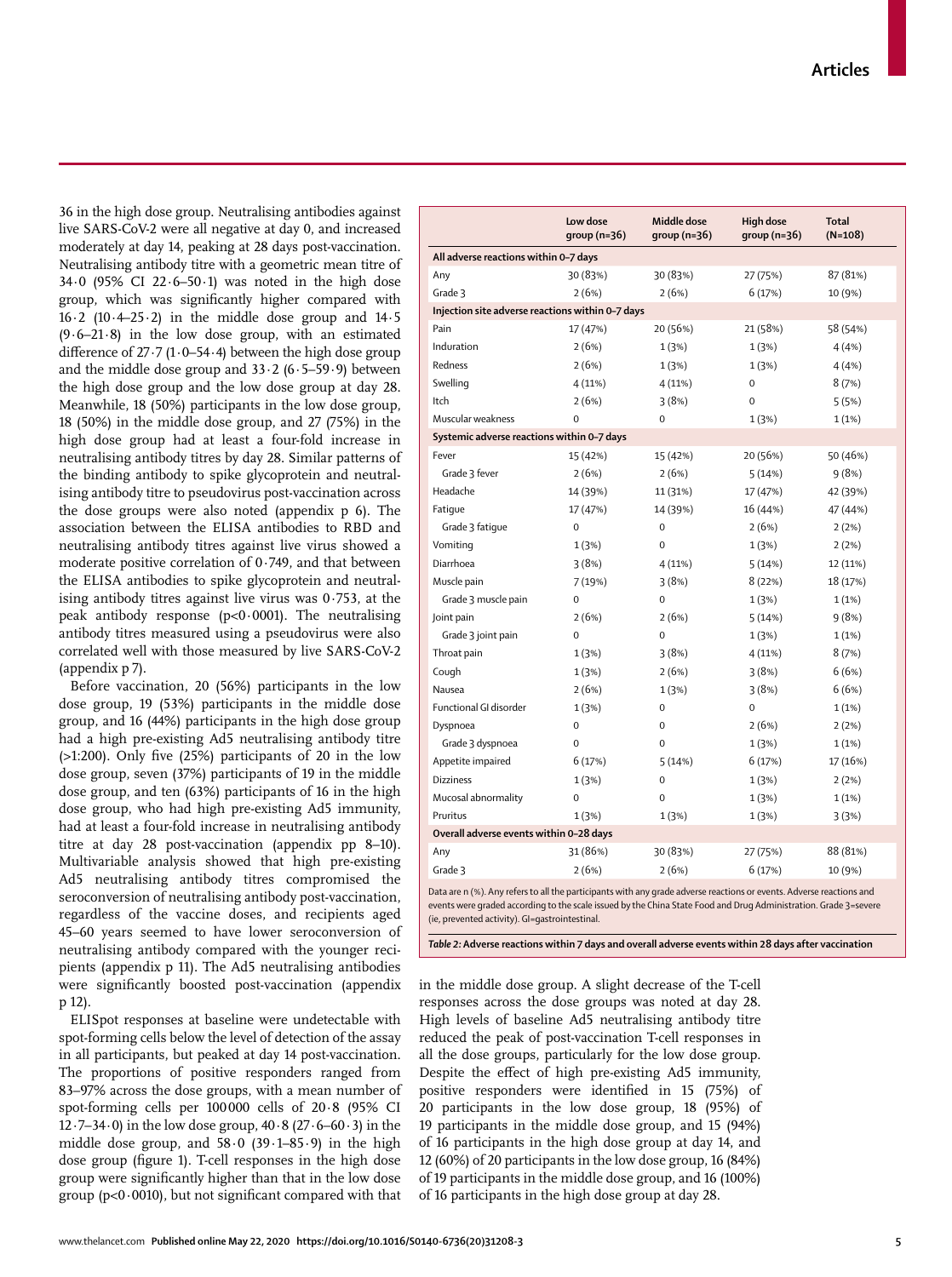|                        | Day 14                                          |                              |                             | Day 28  |                            |                               |                              |         |
|------------------------|-------------------------------------------------|------------------------------|-----------------------------|---------|----------------------------|-------------------------------|------------------------------|---------|
|                        | Low dose<br>$qroup(n=36)$                       | Middle dose<br>$qroup(n=36)$ | High dose<br>$qroup (n=36)$ | p value | Low dose<br>$group(n=36)$  | Middle dose<br>$qroup (n=36)$ | High dose<br>$qroup(n=36)$   | p value |
|                        | ELISA antibodies to the receptor binding domain |                              |                             |         |                            |                               |                              |         |
| <b>GMT</b>             | 76.5<br>$(44.3 - 132.0)$                        | 91.2<br>$(55.9 - 148.7)$     | 132.6<br>$(80-7-218.0)$     | 0.29    | 615.8<br>$(405.4 - 935.5)$ | 806.0<br>$(528.2 - 1229.9)$   | 1445.8<br>$(935.5 - 2234.5)$ | 0.016   |
| $\geq$ 4-fold increase | 16 (44%)                                        | 18 (50%)                     | 22 (61%)                    | 0.35    | 35 (97%)                   | 34 (94%)                      | 36 (100%)                    | 0.77    |
|                        | Neutralising antibodies to live SARS-CoV-2      |                              |                             |         |                            |                               |                              |         |
| <b>GMT</b>             | 8.2<br>$(5.8 - 11.5)$                           | 9.6<br>$(6.6 - 14.1)$        | $12 - 7$<br>$(8.5 - 19.0)$  | 0.24    | 14.5<br>$(9.6 - 21.8)$     | 16.2<br>$(10.4 - 25.2)$       | $34 - 0$<br>$(22.6 - 50.1)$  | 0.0082  |
| ≥4-fold increase       | 10 (28%)                                        | 11 (31%)                     | 15 (42%)                    | 0.42    | 18 (50%)                   | 18 (50%)                      | 27 (75%)                     | 0.046   |

between groups were estimated with 95% CIs. SARS-CoV-2=severe acute respiratory syndrome coronavirus 2. GMT=geometric mean titre.

*Table 3:* **Specific antibody responses to the receptor binding domain, and neutralising antibodies to live SARS-CoV-2** 





(A) The number of specific T cells with secretion of IFNγ at days 0, 14, and 28 in all participants, and stratified by pre-existing Ad5 neutralising antibody titres. (B) The proportion of positive ELISpot responders at days 14 and 28 post-vaccination in all participants, and stratified by pre-existing Ad5 neutralising antibody

IFNγ was detected from CD4<sup>+</sup> and CD8<sup>+</sup> T cells after the vaccination at day 14 and 28, in all dose groups (figure 2, appendix  $p$  13). The TNF $\alpha$  expression from CD4<sup>+</sup> T cells tended to be significantly lower in the low dose group than that in the high dose ( $p<0.0001$ ) and middle dose groups (p=0.0032), on day 14. The TNF $\alpha$  expression from CD8<sup>+</sup> T cells showed an overall p value of less than  $0.0001$  across the three groups on day 14. And the TNFα expression

from CD8+ T cells tended to be higher in the high dose group than that in both the middle dose group  $(p=0.016)$ and the low dose group  $(p<0.0001)$ . The p values are for the pairwise comparisons between groups. Amounts of IL-2 detected from CD4+ T cells were higher than that detected from CD8<sup>+</sup> cells. The proportions of polyfunctional phenotypes detected from memory CD4+ T cells were higher than those from CD8+ T cells. Higher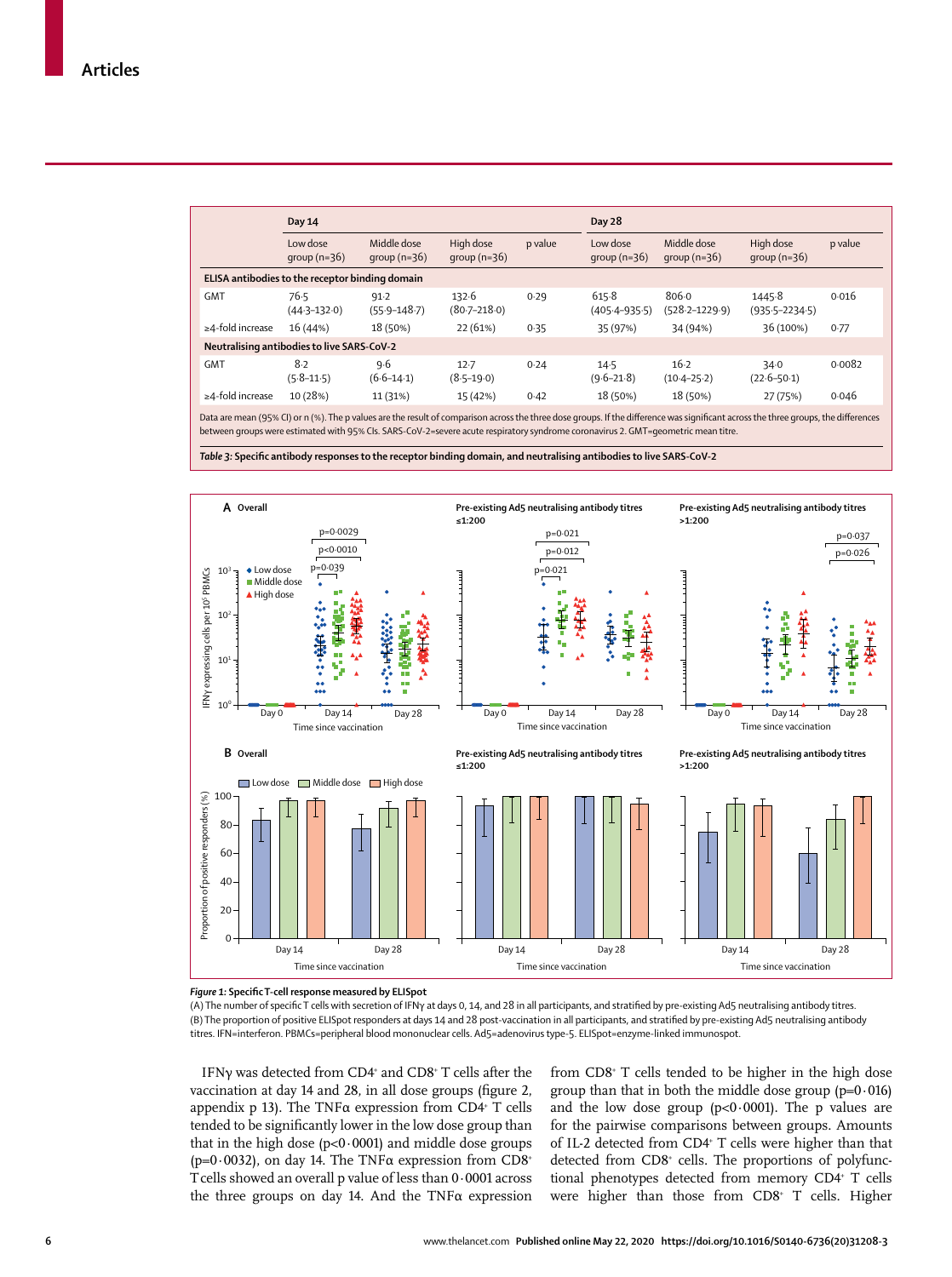

CD8+ T cells producing any combination of IFNγ, TNFα, and IL-2. The analyses are for 108 participants, with 36 in each dose group.

IFN=interferon. TNF=tumour necrosis factor. IL=interleukin.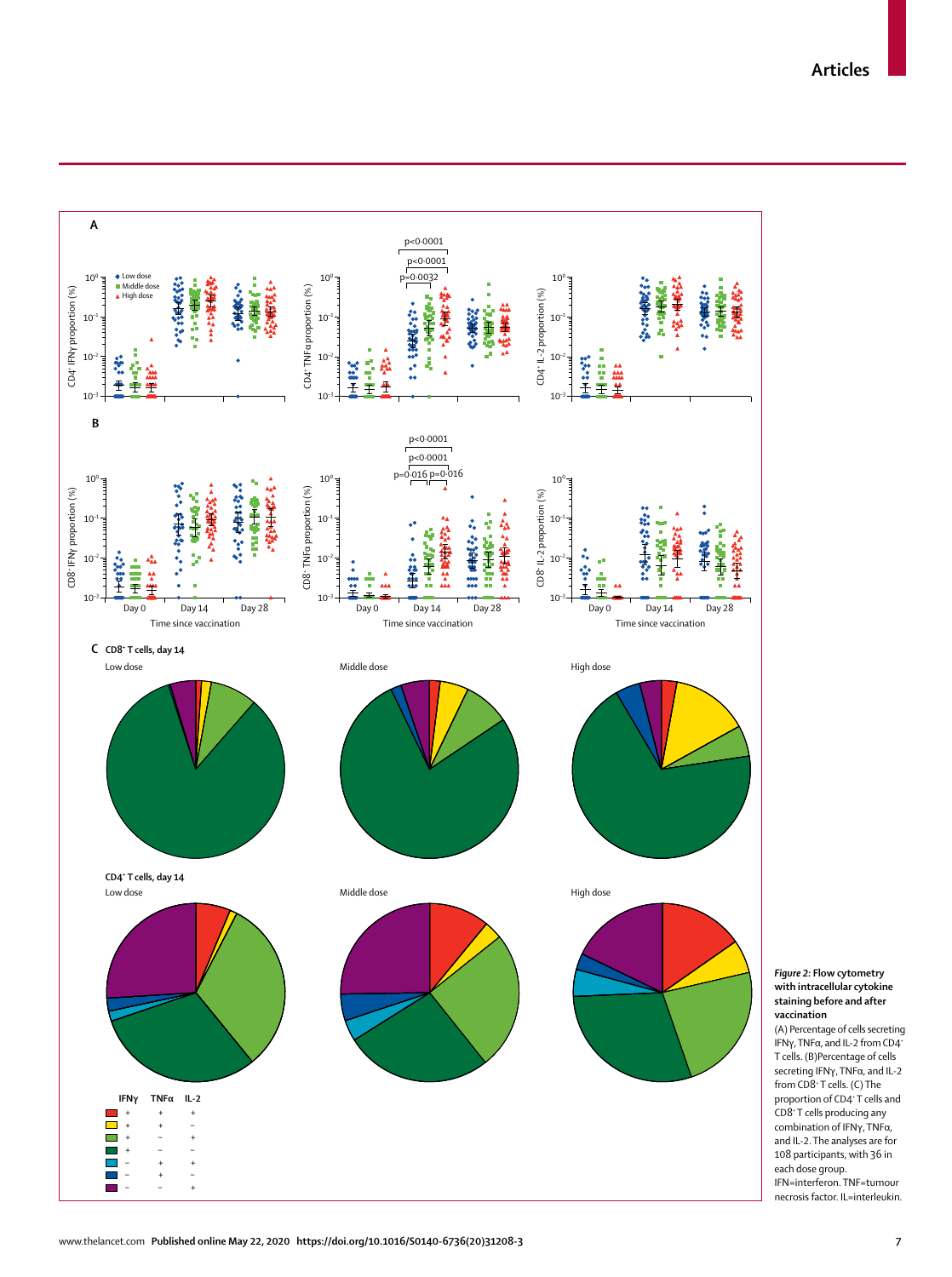proportions of polyfunctional phenotypes were noted with the higher vaccine doses. We also noted that pre-existing Ad5 neutralising antibody had a negative effect on the pattern of T-cell responses (appendix pp 14–16). A post-hoc analysis showed that 28 (78%) participants in the low dose group, 33 (92%) participants in the middle dose group, and 36 (100%) participants in the high dose group showed either positive T-cell responses to spike glycoprotein or seroconversion of neutralising antibody to live SARS-CoV-2, at day 28 post-vaccination (appendix p 17).

To exclude any possible SARS-CoV-2 exposure during the study period, we tested the serum antibodies to nucleocapsid protein of SARS-CoV-2 in participants at day 28 using a special IgG/IgM rapid test kit (Vazyme Biotech, number CD101, Nanjing, China), but none of the participants were positive.

#### **Discussion**

To our knowledge, this is the first report on a first-inhuman clinical trial of a novel Ad5 vectored COVID-19 vaccine. The Ad5 vectored COVID-19 vaccine was tolerated in healthy adults in all three dose groups. The most common adverse reactions were fever, fatigue, headache, and muscle pain with no significant difference in the incidence of adverse reactions across the groups. Most adverse events reported were mild or moderate in severity. We noticed a higher reactogenicity profile of the high dose at  $1.5 \times 10^{11}$  viral particles, presenting as severe fever, fatigue, muscle pain, or joint pain, which might be associated with viraemia caused by Ad5 vector infection. However, the severe adverse reactions were transient and self-limiting. Additionally, no abnormal changes in laboratory measurements were clinically significant or considered to be related to the vaccine. The profile of adverse events reported in this trial is similar to that of another Ad5 vector-based Ebola vaccine expressing glycoprotein.16 To accelerate the process of clinical evaluation of the candidate COVID-19 vaccine, we selected doses for the phase 2 study mainly on the basis of the safety profile of the candidate vaccines shown in the participants within 7 days and 14 days postvaccination. We chose the low dose  $(5 \times 10^{10} \text{ viral particles})$ and middle dose  $(1 \times 10^{11}$  viral particles) to be further assessed in a phase 2 clinical trial.

The Ad5 vectored COVID-19 vaccine was immunogenic, inducing humoral and T-cell responses rapidly in most participants. Onset of detectable immune responses was rapid, with T-cell responses peaking at day 14 after vaccination and antibodies peaking at day 28. The antibody response to the vaccine in the high dose group was slightly greater than that in the middle dose and low dose groups. A single dose of Ad5 vectored COVID-19 vaccine was able to elicit a four-fold increase in binding antibodies to RBD in 94–100% of participants, and a four-fold increase to live virus in 50–75% of participants. Despite differences in magnitudes of the antibodies measured through different methods, there was a strong positive correlation between binding antibodies and neutralising antibody titres to the live virus. High proportions of participants with positive T-cell responses were noted across the all dose groups post-vaccination. The activation of both CD4+ T cells and CD8+ T cells was observed in vaccine recipients, particularly for antigenspecific CD4+ T cells and CD8+ T cells. However, both the specific antibody response and T-cell response induced by vaccination were partly diminished by the presence of high pre-existing anti-Ad5 immunity.

Currently, correlates of protection for a vaccine against COVID-19 are unknown, and the roles of the specific antibodies or T cells in building effective protection are not yet defined. Therefore, we are unable to predict the protection of the Ad5 vectored COVID-19 vaccine on the basis of the vaccine-elicited immune responses in this study. However, previous studies investigating SARS and Middle East respiratory syndrome (MERS) found that the increases in specific antibodies were temporary, and declined quickly in patients after recovery, whereas the specific CD4+ and CD8+ T-cell responses played an essential role in immunity.17,18 A similar rapid decline of the specific antibody amounts in patients with COVID-19 after recovery was also noted,<sup>19,20</sup> suggesting that both specific cellular and humoral immunity are potentially important for a successful COVID-19 vaccine. Here, we only report the data within 28 days after the vaccination, but we are going to follow up the vaccine recipients for at least 6 months, so more data will be obtained.

This study was done in Wuhan, Hubei province, which was the centre of the COVID-19 epidemic in China.<sup>21</sup> People living in the city of Wuhan had a much higher risk of SARS-CoV-2 infection compared with those living in other cities outside of Hubei province, even though when we initiated this trial, the city had already begun lockdown and implemented mandatory home isolation for residents. Therefore, we did serological screening, nucleic acid testing, and chest CT to exclude participants who had been previously exposed to SARS-CoV-2 during recruitment. In addition, we arranged for all participants in our study to stay in a designated hotel for 14 days post-vaccination. This arrangement facilitated the observation of adverse events after the immunisation of the participants, and reduced the risk of SARS-CoV-2 exposure during the following 2 weeks. These measures allowed the study to be done successfully without interference by the circulation of SARS-CoV-2, which is especially important in the absence of a placebo control.

Interpretation of the results of this study is limited by the small size of the cohort, the short duration of followup, and the absence of a randomised control group. As it was a first-in-human study of the Ad5 vectored COVID-19 vaccine, it was not designed to measure the vaccine efficacy. However, in preclinical studies, seven out of eight ferrets were protected from having detectable virus copies when challenged by SARS-CoV-2 through nasal dripping 21 days after immunisation with the vaccine,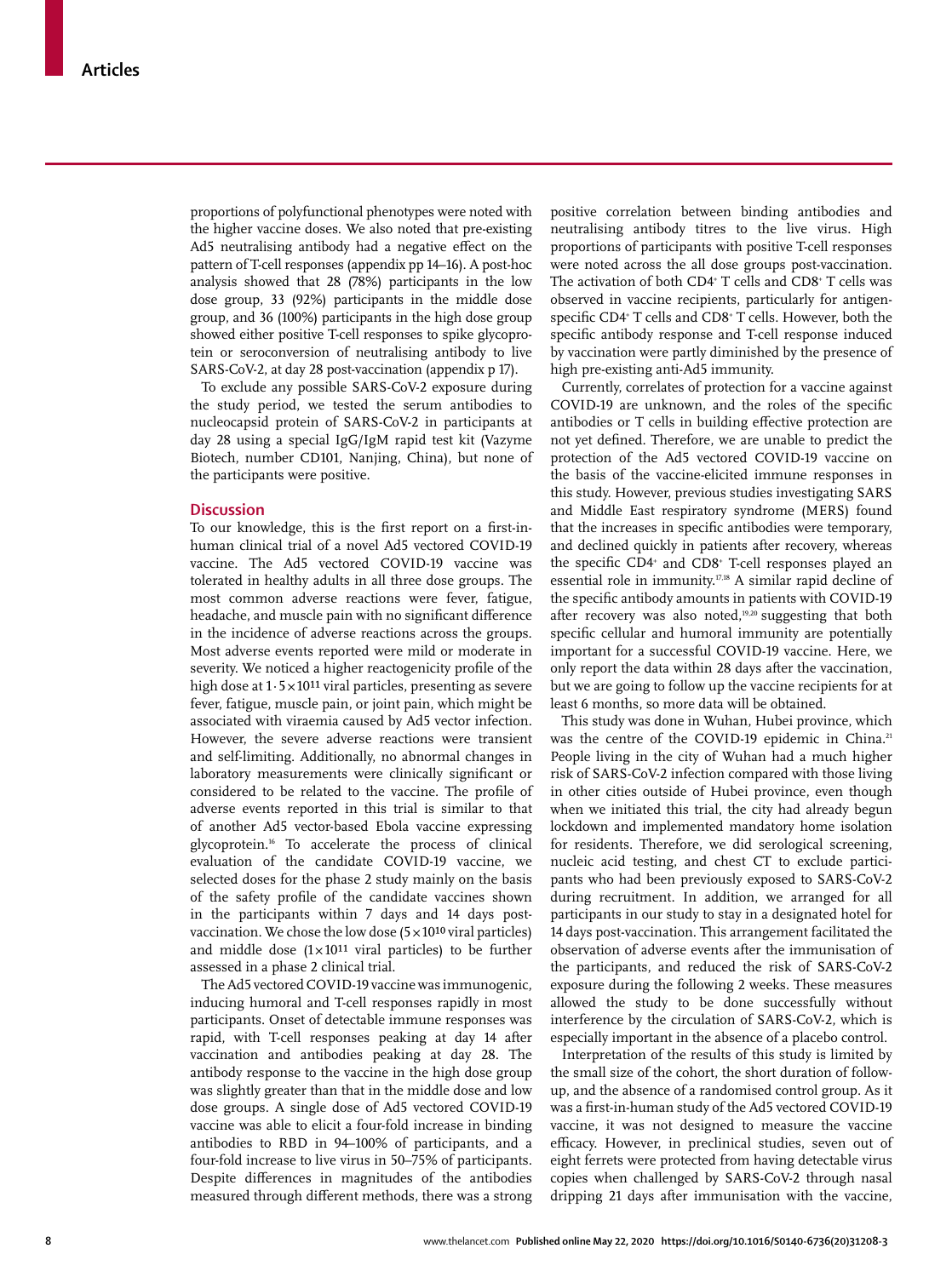whereas only one out of eight ferrets in the control group was negative for virus copies (Wei C, unpublished). We aimed to evaluate the safety and tolerability of the candidate vaccine in healthy adults, with no interference by underlying diseases or medicines. However, results of our study indicated that older age could have a negative effect on the vaccine-elicited responses to SARS-CoV-2. In this trial, no participants were older than 60 years and only 16% of the participants were older than 50 years, providing limited information on the capability of generating a potent cellular and humoral response in the older population. Since age has also been identified as an independent risk factor for severe disease associated with SARS-CoV-2 infection,<sup>4,22</sup> and there is a possibility that an even lower immune response might be found in the older population, we are going to include participants who are older than 60 years in the phase 2 study considering this population as an important target population for a COVID-19 vaccine. Additionally, experience with vaccine candidates for SARS and MERS have raised concerns about the antibody-dependent enhancement in participants who are infected with a circulating SARS-CoV-2 post-vaccination.<sup>23</sup> However, this study was not statistically powered to measure any safety outcome, especially for the concerns around immunopathology and antibody-dependent enhancement events associated with the full-length spike glycoprotein vaccine antigen.<sup>24</sup> Our study found that the pre-existing Ad5 immunity could slow down the rapid immune responses to SARS-CoV-2 and also lower the peak of the responses, particularly for humoral immunity. The high pre-existing Ad5 immunity might also have a negative effect on the persistence of the vaccine-elicited immune responses. In previous studies, heterologous prime-boost combinations or homologous prime-boost regimens with Ad5 vectored vaccines were shown to be able to induce more strong and durable immunogenic responses in populations with high pre-existing Ad5 immunity.25–27 Nevertheless, limited information is available for the effects of multiple doses of the candidate Ad5 vectored COVID-19 vaccine in humans, which warrants further investigation.

Over the past decade, the vaccine industry and clinical research centres have been asked to provide urgent responses to epidemics of emerging infectious diseases, such as H1N1 influenza, Ebola virus, Zika, MERS, and now SARS-CoV-2.23 The risk of COVID-19 caused by SARS-CoV-2 is ongoing, making the need for effective vaccines even more urgent.<sup>28</sup> We started the development of this candidate vaccine in January, 2020, when SARS-CoV-2 was first isolated and sequenced. The fulllength spike glycoprotein was selected as the vaccine antigen, mainly on the basis of previous experience with SARS and MERS vaccines. Previous findings suggested that those vaccines expressing full-length spike glycoprotein can induce good immune responses and protective efficacy.29 Although the RBD comprises the critical neutralising domains for the coronaviruses, the neutralising epitopes located outside the RBD were also identified.30,31 The full-length spike was chosen in most of the viral vectored, mRNA, or DNA COVID-19 vaccines in development.<sup>9</sup> The Ad5 vector vaccine platform is highly efficient and well established as a vaccine antigen delivery system. In addition to our candidate Ad5 vectored COVID-19 vaccine, there are several other Ad5-based vaccines against COVID-19 listed in the WHO draft landscape of COVID-19 candidate vaccines, including Ad5 S (GREVAXTM platform) in the USA, and Oral Ad5 S (Stabilitech Biopharma) in the UK.9 However, aside from pre-existing anti-Ad5 immunity, there is a concern about the increased risk of HIV-1 acquisition associated with Ad5 activated CD4+ Tcells.<sup>32</sup> Although the association between HIV-1 acquisition risk and Ad5 vectored vaccine is controversial and its mechanism is unclear, the potential risks should be taken into account in studies with this viral vector delivery platform. We plan to monitor the participants in our upcoming phase 2 and phase 3 studies to assess the indication for any such acquisition.

In conclusion, we found that the Ad5 vectored COVID-19 vaccine is tolerable and immunogenic in healthy adults. Specific humoral responses against SARS-CoV-2 peaked at day 28 post-vaccination, and rapid, specific T-cell responses were noted from day 14 after one shot of the vaccine. There is potential for further investigation of the Ad5 vectored COVID-19 vaccine for the control of the COVID-19 outbreak. An ongoing phase 2 trial in China (NCT04341389) will provide more information on the safety and immunogenicity of the Ad5 vectored COVID-19 vaccine.

#### **Contributors**

F-CZ and Y-HL were co-first authors. F-CZ, WW, and WC were joint corresponding authors. F-CZ is the principal investigator of this trial. X-HG and WW worked as co-principal investigators of this trial. F-CZ, WC, X-HG, L-HH, Y-HL, W-JW, J-XL, and S-YJ designed the trial and the study protocol. J-XL drafted the manuscript. WC contributed to critical review and revision of the manuscript. F-CZ, W-JW, J-XL, and S-YJ contributed to the data interpretation and revision of the manuscript. X-WW was responsible for the statistical analysis. J-JX and B-SW contributed to study supervision. WW, W-JW, ZW, LeW, S-YJ, and H-DJ led and participated in the site work, including the recruitment, follow-up, and data collection. Y-HL, TJ, YH, LiW, and S-BX were responsible for laboratory analyses. W-JW, J-XL, and S-YJ contributed to the literature search. J-BG and S-PW monitored the trial.

#### **Declaration of interests**

WC reports grants from the National Key R&D Program of China (2020YFC10841400), and grants from the National Science and Technology Major Project (2016ZX10004001, 2018ZX09201005). J-BG is an employee of CanSino Biologics. All other authors declare no competing interests.

#### **Data sharing**

We support data sharing of the individual participant data. The individual participant data that underlie the results reported in this Article, after de-identification (text, tables, figures, and appendix) will be shared. Individual participant data will be available beginning 3 months and ending 1 year after publication. [Supporting clinical documents](http://www.jscdc.cn/jkfw/kygz/202005/t20200517_68894.html) including the study protocol, statistical analysis plan, and the informed consent form will be available immediately following publication for at least 1 year. Researchers who provide a scientifically sound proposal will be

For **supporting clinical documents** see [http://www.](http://www.jscdc.cn/jkfw/kygz/202005/t20200517_68894.html) [jscdc.cn/jkfw/kygz/202005/](http://www.jscdc.cn/jkfw/kygz/202005/t20200517_68894.html) [t20200517\\_68894.html](http://www.jscdc.cn/jkfw/kygz/202005/t20200517_68894.html)